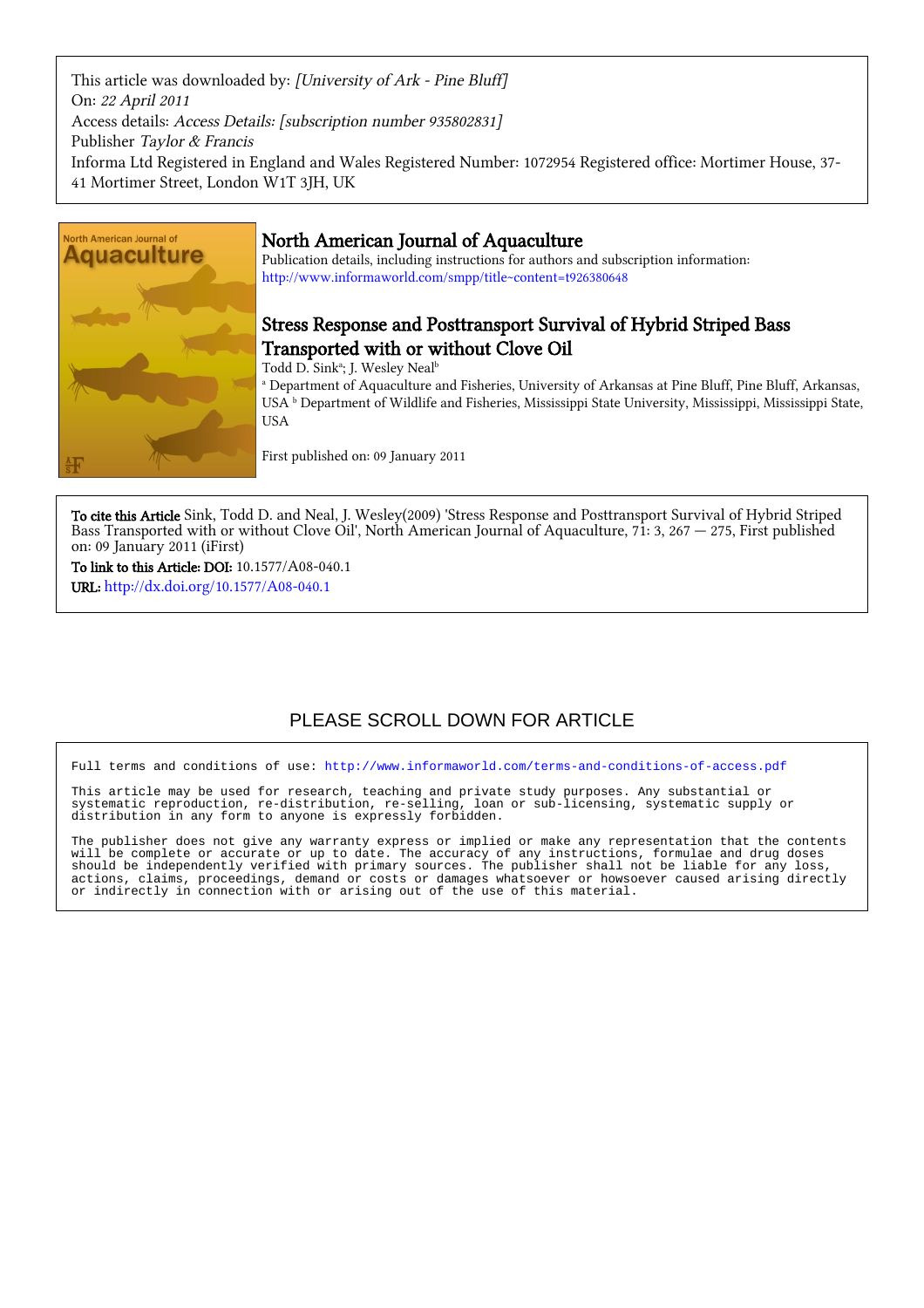### Stress Response and Posttransport Survival of Hybrid Striped Bass Transported with or without Clove Oil

TODD D. SINK

Department of Aquaculture and Fisheries, University of Arkansas at Pine Bluff, Pine Bluff, Arkansas 71601, USA

J. WESLEY NEAL\*

Department of Wildlife and Fisheries, Mississippi State University, Box 9690, Mississippi State, Mississippi 39762, USA

Abstract.—A study was undertaken to determine whether stress responses and associated mortality in hybrid striped bass (white bass  $Moreover$  chrysops  $\times$  striped bass  $M.$  saxatilis) during and after transport could be mitigated by use of anesthesia with low concentrations of clove oil (10 µL/L of water) during transport. Stress indicators, including plasma cortisol, glucose, chloride (Cl<sup>-</sup>), sodium (Na<sup>+</sup>), potassium (K<sup>+</sup>), and calcium ( $Ca<sup>++</sup>$ ) concentrations, were determined for hybrid striped bass sampled (1) initially from ponds, (2) after seining (45 min), (3) immediately after a 3-h transport, and (4) at 24 h posttransport (recovery); these values were compared with those of captive control fish. Fish anesthetized with clove oil during transport exhibited prolonged elevation of cortisol concentrations (124.3  $\pm$  13.2 ng/mL, mean  $\pm$  SE) at 24 h posttransport, while fish not exposed to anesthetic during transport recovered rapidly (to  $34.1 \pm 13.3$  ng/mL) within 24 h. Plasma glucose concentrations in hybrid striped bass exposed to clove oil during transport were significantly ( $\alpha = 0.05$ ,  $P < 0.05$ ) elevated (135.1  $\pm$  5.6 mg/dL) immediately after transport and then decreased by 24 h posttransport (84.3  $\pm$  3.4 mg/dL) compared with the 24-h posttransport level for fish transported without anesthetic (101.0  $\pm$  5.0 mg/dL). Plasma electrolyte (Na<sup>+</sup>, Cl<sup>-</sup>, and K<sup>+</sup>) concentrations indicated that osmoregulatory distress occurred after transport in hybrid striped bass transported with clove oil, while electrolyte changes were less severe in fish transported without anesthesia. No hydromineral imbalance occurred based upon plasma  $Ca^{++}$  concentrations in either treatment. High mortality occurred within 7 d posttransport in both treatment groups but was not significantly different ( $P < 0.05$ ) between the treatments. Observed mortality was primarily, if not entirely, due to Flavobacterium columnare infection. Hybrid striped bass transported during light clove oil sedation took longer to recover and exhibited no improved survival or disease resistance compared with fish transported without anesthesia. No potential benefit of transporting hybrid striped bass under anesthesia induced by clove oil is evident.

Survival of hybrid striped bass (white bass Morone chrysops  $\times$  striped bass M. saxatilis) after stocking in experimental systems and natural waters can be low, and low survival has been attributed to abrupt changes in temperature, a lack of adequate tempering, or handling and transporting stress (Hodson and Hayes 1989; Brewer and Rees 1990; Pitman and Gutreuter 1993). Striped bass and hybrid striped bass are less tolerant of physical, chemical, and biological changes in their environment compared with other commonly stocked species, and when released into a new system they can be subject to acute mortality (Pitman and Gutreuter 1993). Pitman and Gutreuter (1993) found that moronid fingerling survival  $(0-100\%;$  striped bass mean, 52%; hybrid striped bass mean, 76%) was highly variable and negatively affected by increased transport time, large temperature changes, low pH, and low dissolved oxygen (DO). While maintaining optimal environmental conditions and handling and transporting fish at the lowest practical temperatures is important, many researchers and fish transporters attempt to reduce stress by sedating fish before and during handling (Harrell et al. 1990; Cooke et al. 2004).

Unfortunately, only one fish anesthetic, tricaine methanesulfonate (MS-222), is approved by the U.S. Food and Drug Administration (FDA) for use, and fish exposed to the anesthetic cannot be made available for human consumption for at least 21 d. Thus, the use of MS-222 for put-and-take stocking is prohibited. One chemical receiving considerable attention as a general anesthetic for fish is eugenol or clove oil. Clove oil (95% eugenol, isoeugenol) is used worldwide as a food flavoring as well as a local anesthetic in human dentistry (Borski and Hodson 2003). It is considerably less expensive than other drugs, is widely available, and has a relatively short induction and recovery period

<sup>\*</sup> Corresponding author: jneal@cfr.msstate.edu

Received July 16, 2008; accepted December 20, 2008 Published online May 18, 2009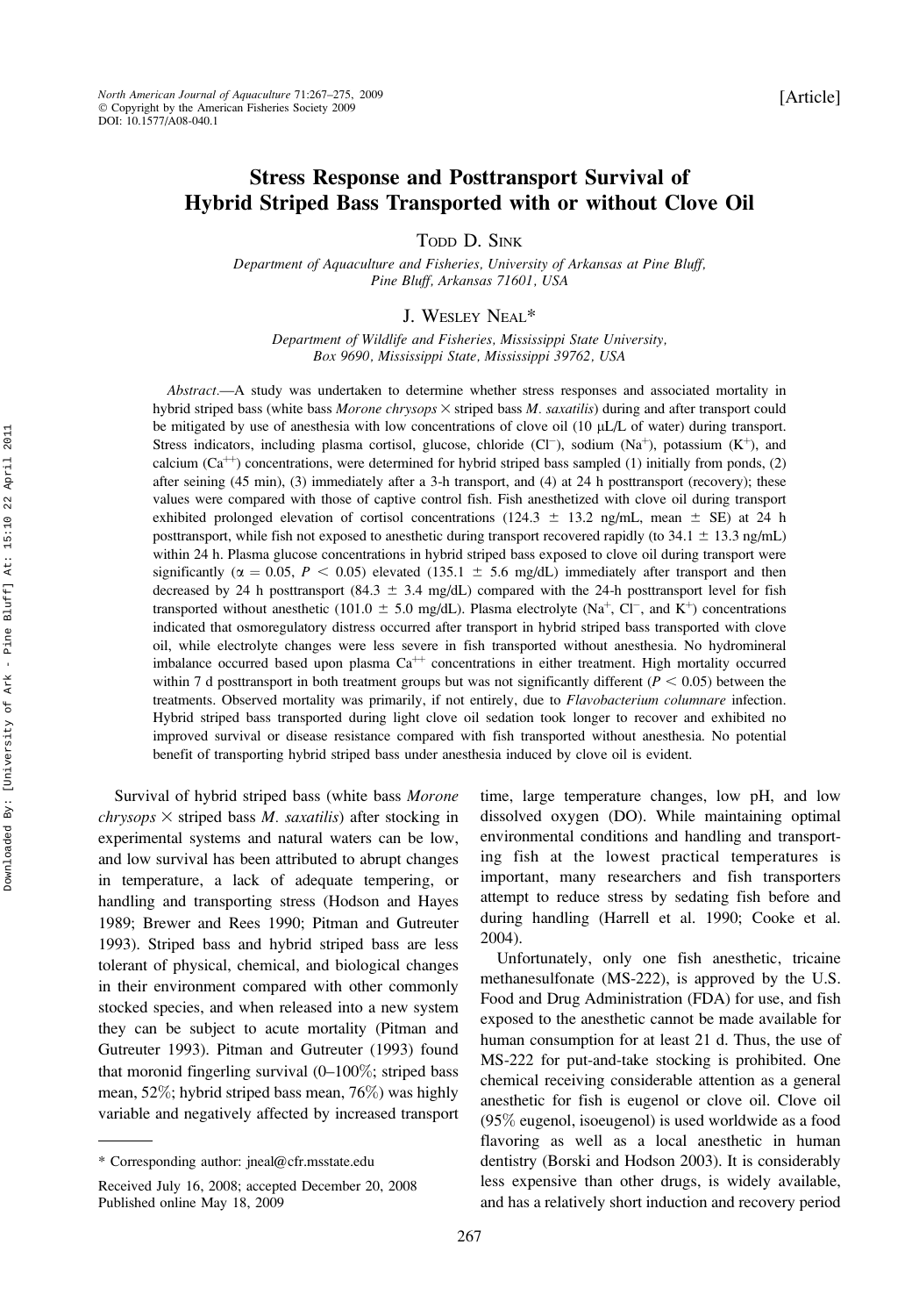(Soto and Burhanuddin 1995; Prince and Powell 2000; Sladky et al. 2001). The FDA lists clove oil as "generally regarded as safe" for use as a food additive, but clove oil used as a fish anesthetic is not considered to be a legal food treatment (FDA 2002). Despite this fact, clove oil has gained popularity as a fish anesthetic and has been used as a substitute for traditional FDAapproved anesthetics, such as MS-222 and carbon dioxide  $(CO_2$ ; Woolsey et al. 2004). The use of clove oil as a fish anesthetic is frequently reported in scientific literature (Prince and Powell 2000; Mulchahy 2003; Woolsey et al. 2004), often for purposes that historically indicate the fish will be released (Prince and Powell 2000; Mulchahy 2003), creating the opportunity for them to be caught and eaten by humans. This has the potential to create the perception that clove oil used as a fish anesthetic is acceptable for field applications.

Regardless of the potential of clove oil as a fish anesthetic, previous research does not rationalize its use with moronid fishes. Hybrid striped bass can experience severe stressors during confinement and transport, including crowding, exposure to high concentrations of ammonia and nitrites, low DO, and extreme temperatures (Weirich et al. 1992). Davis and Griffin (2004) evaluated the effectiveness of several anesthetics, including clove oil and AQUI-S<sup>®</sup> (50 $\%$  2methoxy-4-propenylphenol; isoeugenol), at mitigating the stress response in hybrid striped bass. Their study found that unstressed hybrid striped bass exposed to clove oil or isoeugenol exhibited elevated plasma cortisol concentrations after 15 min of exposure and after 2 h of recovery from the anesthetic. In addition, they found that hybrid striped bass anesthetized with clove oil before being subjected to a low-water stressor exhibited elevated cortisol concentrations at 6 and 24 h postrecovery compared with fish subjected to stress alone.

The study by Davis and Griffin (2004) provides invaluable data, but the fish were only subjected to a short-term (15-min) stressor and short-term clove oil exposure, and all fish were sampled within 24 h; thus, there are gaps in existing data. Further questions need to be explored, including (1) how do hybrid striped bass respond to prolonged clove oil exposure  $(>1$  h), (2) can clove oil be used to mitigate stress effects during transport, (3) what effect does long-term clove oil exposure have on poststocking survival, and (4) can clove oil mitigate stress-induced disease susceptibility? In this study, we examined these questions using a practical stressor encountered in hatchery operations to determine whether stress responses and associated mortality in hybrid striped bass during and after transport could be mitigated by anesthesia with low concentrations of clove oil.

### Methods

Experimental fish.—Juvenile hybrid striped bass (N  $= 500$ ; mean [ $\pm$ SE] weight, 132.1  $\pm$  7.2 g; mean length,  $228.9 \pm 4.0$  mm) were obtained from Keo Fish Farm (Keo, Arkansas) and stocked into two 0.04-ha ponds at the University of Arkansas at Pine Bluff's (UAPB) experiment station. The fish were split into two ponds to avoid multiple seining and handling events during the study. The fish were stocked into the ponds more than 60 d before the transport studies. The ponds were filled with well-derived, surface-held water from a 3.3-ha reservoir. Temperature, DO (YSI 55/12 FT; YSI, Inc., Yellow Springs, Ohio), pH (UB-10 pH/ mV meter; Denver Instrument, Denver, Colorado), total ammonia-nitrogen (TAN; DR/890 colorimeter/ low range Test'N Tube; Hach Company, Loveland, Colorado), total hardness (EDTA, ManVer method), alkalinity (phenolphthalein/bromocresol green method), and nitrite (Ceric standard method; Hach Model 16900 digital titrator) concentrations in the ponds were monitored and recorded (Table 1). The fish were fed a commercial diet (32% protein, 8% lipid; Arkat Mills, Inc., Dumas, Arkansas) to satiation on a temperaturedependent maintenance schedule. Feed was withheld for 48 h before seining and transport.

Control fish.—Fourteen days before the transport experiment, 18 control fish were removed from each pond population and immediately stocked into each of two 3-m-diameter (1.1-m depth) outdoor pools lined with black polypropylene liners. The pools were operated as flow-through systems with water supplied at 5.7 L/min from a 3.3-ha surface water reservoir; pools were enclosed in a protective overhead bird netting enclosure, and an air stone in each pool maintained supplemental aeration (Table 1). Fish in the control pools were fed to satiation on the same schedule (days and time) as the experimental fish throughout the study. Feed was withheld 48 h before seining the experimental fish and was first offered to all fish at 24 h posttransport. Mortality, disease occurrence, and water quality were monitored and recorded during the 14-d acclimation period.

Blood collection.—Sampled fish were measured for body weight and total length (TL). Blood samples were collected by inserting a sodium-heparinized syringe (5 mL syringe with 20-gauge, 38-mm needle) into the caudal vasculature of anesthetized fish (MS-222 at 200 mg/L) and drawing approximately 1.5 mL of blood. The blood was placed into 15-mL centrifuge tubes and centrifuged at  $1,000 \times$  gravity for 5 min. The plasma was then removed by transfer pipette, placed into 1.5-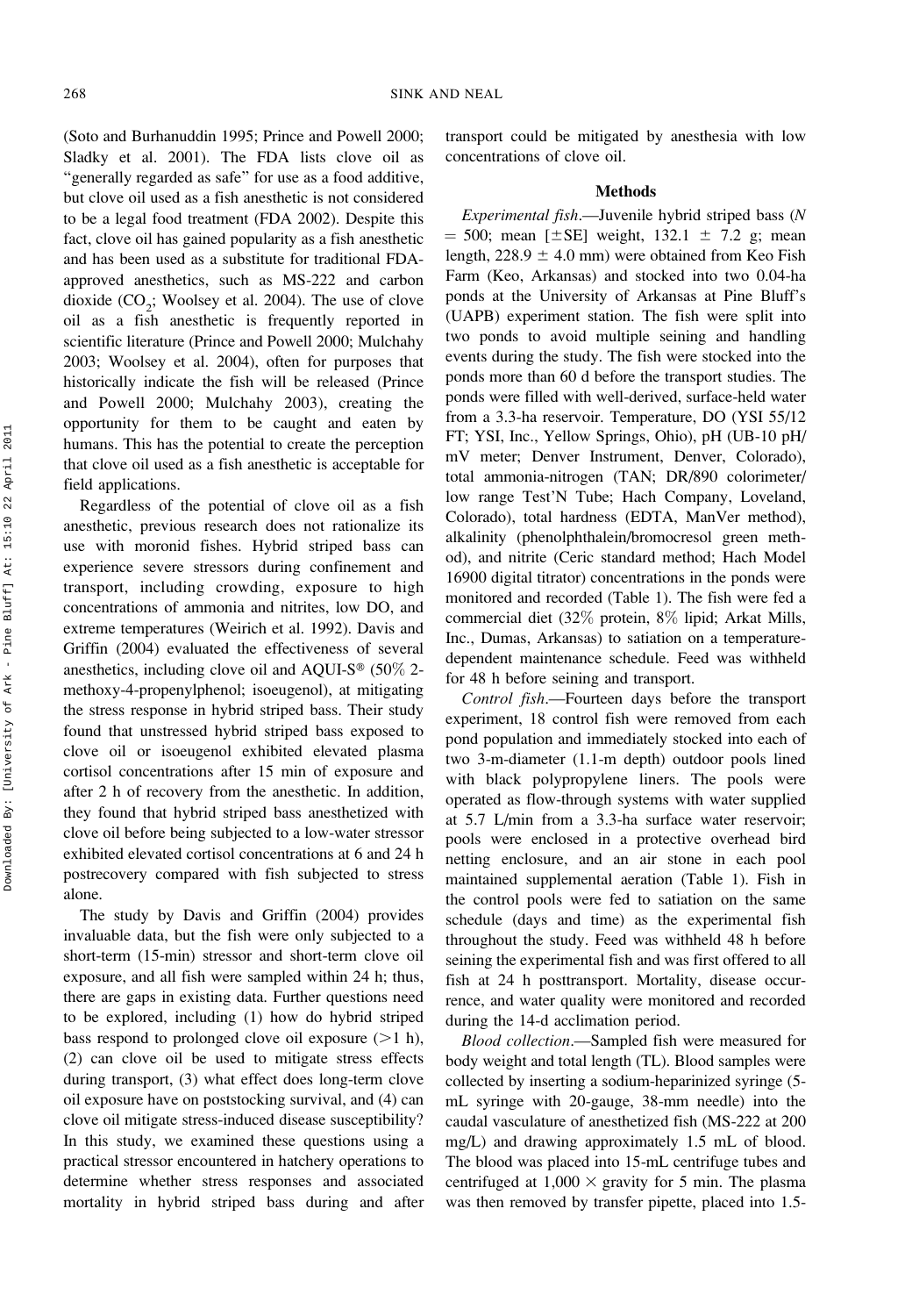TABLE 1.—Water quality for each sampling period from ponds, transport tanks, and recovery pools during a study of hybrid striped bass transport with or without clove oil anesthetic. No detectable nitrites were found during any sampling period from any system. Quantifiable un-ionized ammonia was present only in the transport tanks at the completion of the transportation trials (0.007, 0.011, 0.005, and 0.006 mg/L for transport tanks 1, 2, 3, and 4, respectively). Transport tanks and pools 1 and 2 correspond to no-anesthetic treatments, while tanks and pools 3 and 4 correspond to clove oil treatments.

| Sample period      | Sample source      | Temperatures<br>$(^{\circ}C)$ | Dissolved<br>oxygen (mg/L) | pH  | Total ammonia-<br>nitrogen $(mg/L)$ | Total hardness<br>(mg/L) | Total alkalinity<br>(mg/L) | Nitrate<br>(mg/L) |
|--------------------|--------------------|-------------------------------|----------------------------|-----|-------------------------------------|--------------------------|----------------------------|-------------------|
| Initial            | Pond 1             | 16.5                          | 8.7                        | 7.6 | 0.001                               | 115                      | 184                        | 0.572             |
|                    | Pond 2             | 13.9                          | 12.5                       | 7.9 | 0.000                               | 122                      | 152                        | 0.010             |
| Start of transport | Transport tank 1   | 14.3                          | 10.9                       | 7.6 | 0.001                               | 115                      | 184                        | 0.572             |
|                    | Transport tank 2   | 14.3                          | Saturated                  | 7.6 | 0.001                               | 115                      | 184                        | 0.572             |
|                    | Transport tank 3   | 17.3                          | 8.8                        | 7.8 | 0.000                               | 123                      | 150                        | 0.015             |
|                    | Transport tank 4   | 17.4                          | 6.8                        | 7.9 | 0.001                               | 114                      | 148                        | 0.015             |
| End of transport   | Transport tank 1   | 14.1                          | 13.1                       | 7.6 | 0.692                               | 120                      | 164                        | 0.463             |
|                    | Transport tank 2   | 14.6                          | Saturated                  | 7.7 | 0.853                               | 124                      | 152                        | 0.423             |
|                    | Transport tank 3   | 18.0                          | Saturated                  | 7.6 | 0.534                               | 120                      | 152                        | 0.012             |
|                    | Transport tank 4   | 18.0                          | 9.6                        | 7.7 | 0.492                               | 124                      | 152                        | 0.016             |
| Start of recovery  | Control pool       | 13.7                          | 12.2                       | 7.2 | 0.032                               | 99                       | 127                        | 0.588             |
|                    | Control pool       | 18.3                          | 6.1                        | 7.7 | 0.020                               | 120                      | 150                        | 0.206             |
|                    | Pool (transport) 1 | 13.6                          | 11.3                       | 7.4 | 0.001                               | 114                      | 113                        | 0.001             |
|                    | Pool (transport) 2 | 13.9                          | 11.0                       | 7.4 | 0.000                               | 106                      | 102                        | 0.001             |
|                    | Pool (transport) 3 | 18.7                          | 10.6                       | 7.4 | 0.000                               | 127                      | 142                        | 0.000             |
|                    | Pool (transport) 4 | 17.9                          | 15.5                       | 7.4 | 0.000                               | 110                      | 134                        | 0.000             |
| 24 h (recovery)    | Control pool       | 14.2                          | 11.9                       | 7.2 | 0.040                               | 102                      | 125                        | 0.456             |
|                    | Control pool       | 14.8                          | 9.2                        | 7.7 | 0.018                               | 118                      | 127                        | 0.265             |
|                    | Pool (transport) 1 | 14.1                          | 10.8                       | 7.4 | 0.021                               | 119                      | 115                        | 0.000             |
|                    | Pool (transport) 2 | 14.3                          | 11.2                       | 7.4 | 0.028                               | 99                       | 104                        | 0.000             |
|                    | Pool (transport) 3 | 14.8                          | 10.7                       | 7.4 | 0.028                               | 120                      | 140                        | 0.001             |
|                    | Pool (transport) 4 | 14.7                          | 10.8                       | 7.3 | 0.020                               | 110                      | 130                        | 0.000             |

mL cryotubes, and frozen at  $-40^{\circ}$ C until analyses were performed. All sampled fish were euthanized after their blood was acquired.

Initial sampling (resting).—Ten fish were removed from each pond and sampled to determine initial blood plasma chemistry and cortisol concentrations after the pond temperature was within the recommended transport temperature range  $(<20^{\circ}C$ ) for hybrid striped bass. The initial fish were sampled by angling using heavy gear. The fish were hooked, landed, and immediately placed into a solution of 200-mg/L MS-222 before hook removal. Time of hooking to deep anesthesia (complete loss of equilibrium, greatly reduced or halted opercular movement, and lack of response to external stimulus) was less than 3 min. Water quality variables, including water temperature  $(^{\circ}C)$ , DO (mg/L), TAN (mg/L), total hardness (mg/L), total alkalinity (mg/L), and nitrate (mg/L), were recorded.

Transport.—Approximately 24 h after sampling the initial fish, water quality was again measured from each of the ponds and remaining fish in the ponds were seined. All seining, holding, loading, and transport events were timed and maintained within  $\pm 5$  min between the ponds. The fish were seined and held confined within the nets for 45 min to simulate the seining duration at a production facility. At the conclusion of the seining period, 10 fish were

indiscriminately removed from each seine and anesthetized, and blood samples were obtained for analyses.

Fish were then stocked into identical, replicate, insulated transport tanks located on the cargo bed of the transport vehicle. Each transport tank was supplied with compressed oxygen to maintain supplemental aeration. Fish were dipnetted from the seines and stocked at a density of 118.2  $\pm$  3.3 g/L into each of two insulated transport tanks (internal dimensions for each tank, 64.8 cm long  $\times$  64.8 cm wide  $\times$  77.5 cm high) for the control (no anesthetic) treatment. For the second treatment, fish were dipnetted and stocked (density,  $115.9 \pm 2.7$  g/L) into each of two insulated tanks containing 10-µL/L clove oil (Sigma-Aldrich, St. Louis, Missouri) emulsified 1:10 in ethanol (Sigma-Aldrich). The clove oil concentration used was determined from the literature (Cooke et al. 2004; Davis and Griffin 2004) and previous experimentation. The clove oil dosage was chosen to induce light anesthesia, in which fish were able to maintain equilibrium, position in the water column, and opercular movement, while respiration rate (as opercular beats per minute, approximately 40% rate reduction) and evasion response to external stimuli were reduced. The loading process was timed and spread over 15 min. The fish were held in the tanks for an additional 15 min before the start of transportation.

The fish were then transported for 180 min along a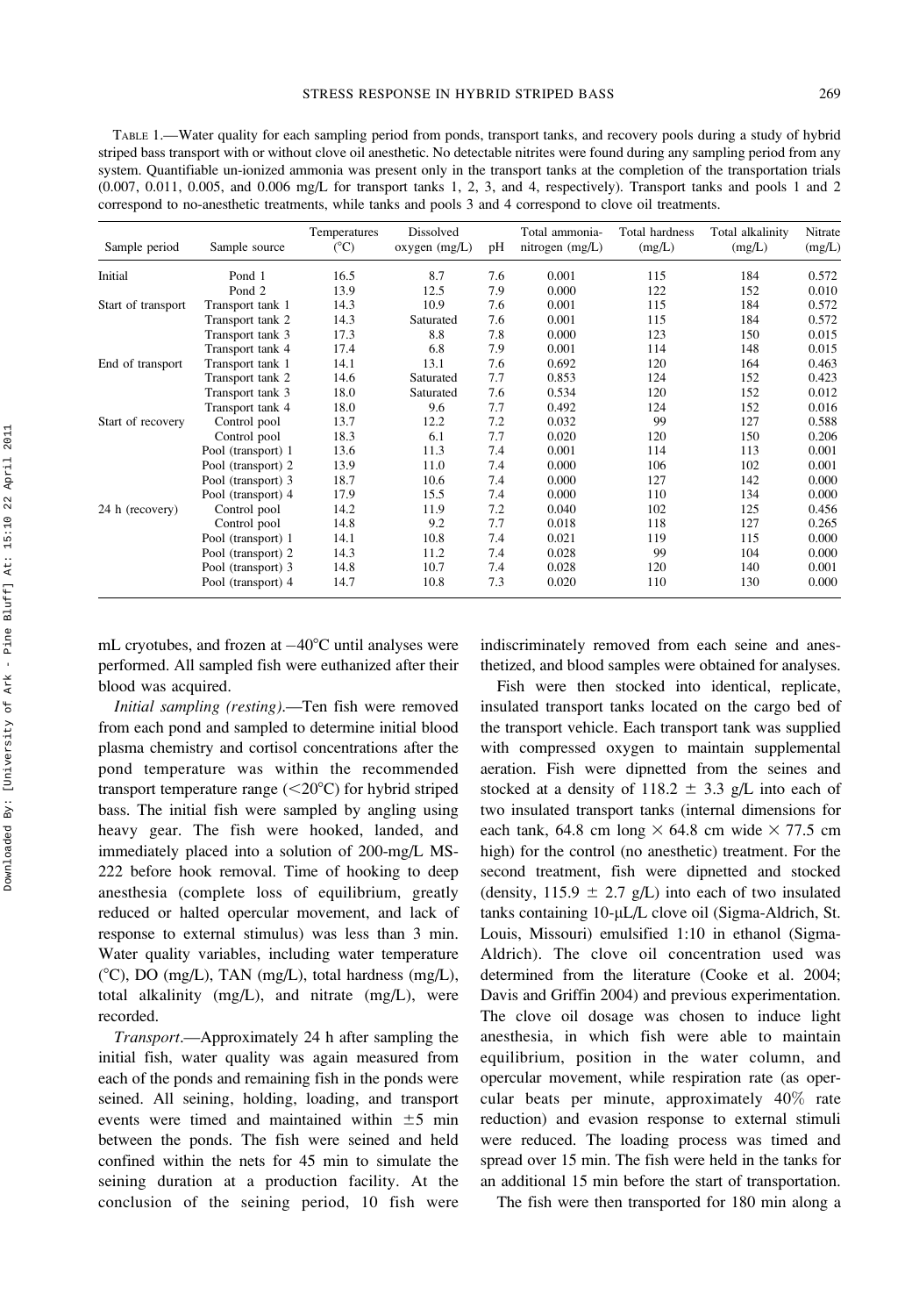predetermined route consisting of both state and county roads. Upon return to UAPB, mortalities were noted and five fish were removed from each tank, anesthetized with MS-222, and sampled for blood. The remaining fish from each transport tank  $(N = 18 \text{ fish})$ tank) were placed into individual 3-m-diameter (1.1-m depth) outdoor pools corresponding to the individual transport tanks. Twenty-four hours later, five fish from each control pool and each pool containing transported fish were netted, anesthetized, and sampled for blood. Thereafter, the remaining fish in each pool  $(N = 18)$ were monitored for infections and mortality for 7 d.

Blood plasma cortisol and chemistry analyses.— Plasma samples were thawed at ambient room temperature 1 h before analysis. Plasma cortisol concentrations were determined by enzyme-linked immunosorbent assay (BQ078S; BioQuant, Inc., San Diego, California) as validated for use in fish by Sink et al. (2008) and partially validated by the authors for use in hybrid striped bass (intra-assay coefficient of variation, 8.9%; interassay coefficient of variation, 7.6%; mean recovery of spiked samples, 97.1%). Plasma glucose concentrations were determined with the glucose oxidase colorimetric method (GAGO20- 1KT; Sigma-Aldrich). Plasma chloride (Cl<sup>-</sup>) concentrations were determined with the mercuric nitrate colorimetric method (DICL-250; BioAssay Systems, Hayward, California). Free plasma calcium  $(Ca^{++})$ concentrations were measured by means of the phenolsulphonephthalein dye method (DICA-500; BioAssay Systems). Plasma potassium  $(K<sup>+</sup>)$  concentrations were measured by the S-adenosylmethionine synthase enzymatic method of determination (DZ113B-K; Diazyme Laboratories, Poway, California). Plasma sodium  $(Na^+)$ concentrations were measured with the  $\beta$ -galactosidase enzymatic activity determination method (DZ114A; Diazyme Laboratories). All assays were conducted as specified by the manufacturers, except that the  $K^+$  and  $Na<sup>+</sup>$  assays were conducted in 96-well microtiter plates rather than in cuvettes.

Statistical analysis.—All statistical analyses were conducted using the Statistical Package for the Social Sciences version 11.0 (SPSS, Inc., Chicago, Illinois). Differences in mortality and disease occurrence between the two experimental treatments (no anesthetic or clove oil) were determined using paired Student's ttests and contrast statements. Analysis of variance (ANOVA) and Tukey's post hoc tests were used to determine differences among fish in the two treatments for plasma cortisol, glucose, and ion concentrations. In instances where concentrations were statistically different ( $P < 0.05$ ) for both the initial and control fish, such as with  $Ca^{++}$  concentration, the rate of change for each sampling period was determined and the rate of



FIGURE 1.—Mean  $(\pm SE)$  plasma cortisol concentrations of hybrid striped bass at each sampling period (initial, 0 min; postseine, after 45 min of confinement in seines; posthaul, after 3 h of transport; at 24 h posttransport [recovery]; and control) during a transport study with or without clove oil anesthetic. Sample means with different lowercase letters were significantly different ( $\alpha = 0.05$ ).

change was compared by means of an ANOVA and Tukey's post hoc tests.

#### **Results**

The mean weight  $(\pm SE)$  of fish sampled from pond 1 was 131.8  $\pm$  11.8 g and from pond 2 was 128.8  $\pm$ 9.0 g. The size of the fish at each sampling period was relatively uniform, ranging from 103.4 to 167.6 g in weight and from 21.1 to 24.8 cm in TL. Temperature varied by  $5.1^{\circ}$ C among all sampling periods, and all other water quality conditions were within acceptable limits for hybrid striped bass transport during the study (Table 1). No detectable nitrites were found during any sampling period from any system. Quantifiable unionized ammonia was present only in the transport tanks at the completion of the transportation trials (0.007, 0.011, 0.005, and 0.006 mg/L for transport trials 1, 2, 3, and 4, respectively).

Mean plasma cortisol concentrations (Figure 1) in hybrid striped bass were not different during the initial sampling period (26.4  $\pm$  7.1 and 15.2  $\pm$  4.2 ng/mL for ponds 1 and 2, respectively), posttransport (212.2  $\pm$ 24.3 and 226.2  $\pm$  13.8 ng/mL for no anesthetic and clove oil, respectively), or for the control pools (35.1  $\pm$  13.0 and 57.9  $\pm$  30.9 ng/mL for control pools 1 and 2, respectively). Hybrid striped bass transported without anesthetic exhibited greater mean plasma cortisol concentrations after seining  $(173.6 \pm 19.0$ ng/mL) than those exposed to clove oil during transport  $(110.5 \pm 22.0 \text{ ng/mL}$  before exposure to clove oil). However, fish exposed to clove oil during transport exhibited prolonged elevation of plasma cortisol concentrations (124.3  $\pm$  13.2 ng/mL) at 24 h posttransport (recovery), while fish that were not exposed to anesthetic during transport recovered rapidly, with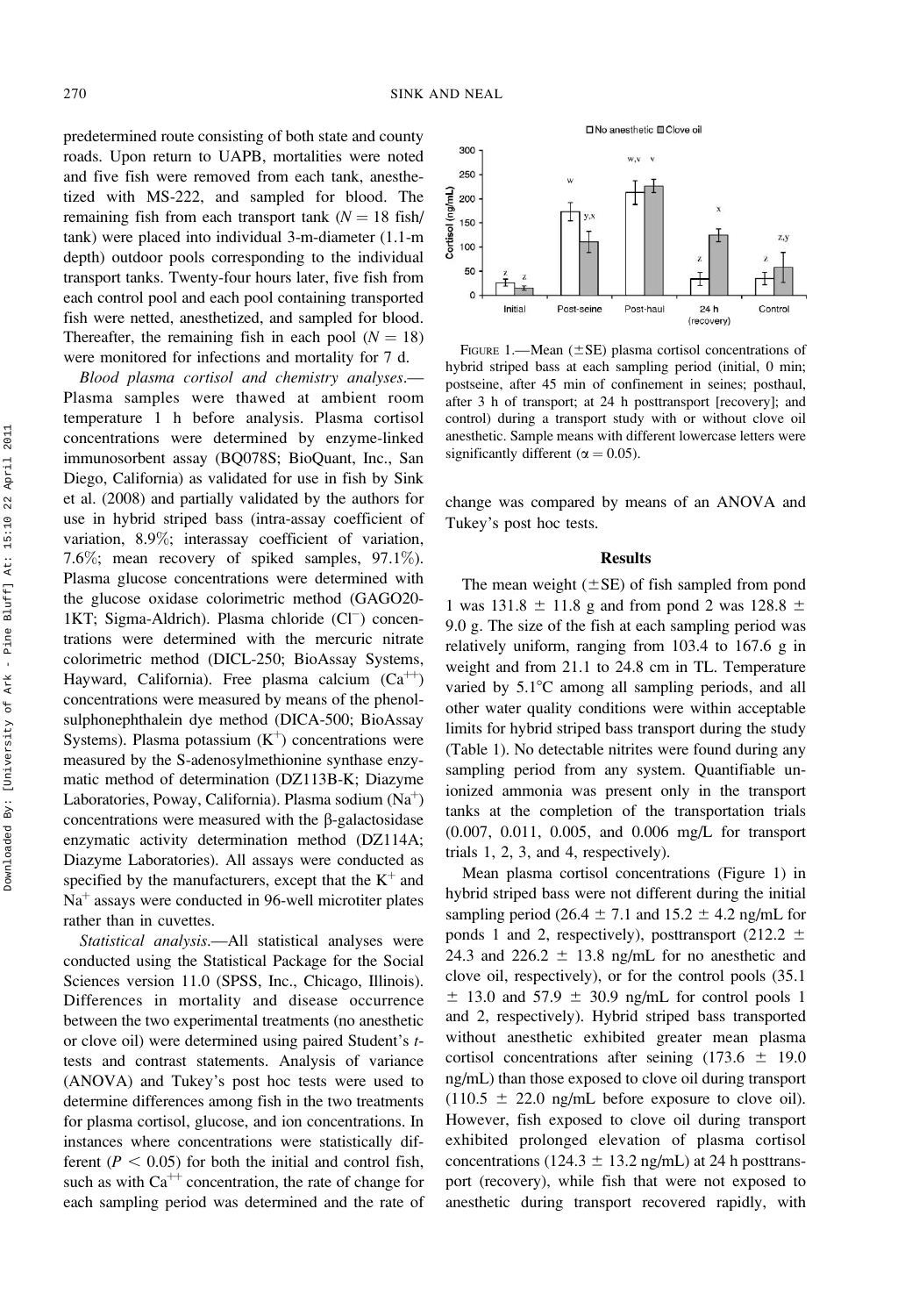

FIGURE 2.—Mean  $(\pm SE)$  plasma glucose concentrations of hybrid striped bass at each sampling period (initial, 0 min; postseine, after 45 min of confinement in seines; after 3 h of transport; at 24 h posttransport [recovery]; and control) during a transport study with or without clove oil anesthetic. Sample means with different lowercase letters were significantly different ( $\alpha = 0.05$ ).

cortisol concentrations (34.1  $\pm$  13.3 ng/mL) returning to control levels within 24 h.

There were no differences in mean plasma glucose concentrations (Figure 2) for hybrid striped bass from initial samples (97.4  $\pm$  2.9 and 101.8  $\pm$  4.6 mg/dL for ponds 1 and 2, respectively), postseining (105.9  $\pm$  3.0 and 106.4  $\pm$  4.2 mg/dL for no anesthetic and clove oil, respectively), or in the control pools (103.2  $\pm$  9.5 and  $101.8 \pm 3.6$  mg/dL for control pools 1 and 2, respectively). Plasma glucose concentrations were slightly elevated but not significantly different posttransport (119.3  $\pm$  5.4 mg/dL) in fish not exposed to anesthetic, while plasma glucose concentrations in fish exposed to clove oil during transport were substantially elevated (135.1  $\pm$  5.6 mg/dL). Plasma glucose concentrations decreased more slowly within 24 h posttransport for fish transported without anesthetic  $(101.0 \pm 5.0 \text{ mg/dL})$  than for fish transported with clove oil (84.3  $\pm$  3.4 mg/dL).

Mean plasma  $Ca^{++}$  concentrations (Figure 3) were different between fish from the two holding ponds for all sampling periods. Therefore, the rate of change between sampling periods was analyzed instead of absolute value, and no significant differences in rate of change were found at any of the sampling periods. Mean plasma Cl<sup>-</sup> concentrations (Figure 3) generally decreased for both treatments during transport and at 24 h posttransport (recovery). Chloride concentrations were not different for the initial sample (100.2  $\pm$  8.5 and 107.8  $\pm$  8.1 milliequivalents [mEq]/L for ponds 1 and 2, respectively), posttransport sample (96.0  $\pm$  6.1 and 88.8  $\pm$  5.4 mEq/L for no anesthetic and clove oil, respectively), or for the control fish (106.4  $\pm$  7.8 and 93.8  $\pm$  7.7 mEq/L for control pools 1 and 2, respectively). Chloride concentrations for pond 1



[mEq]/L), chloride (mEq/L), potassium (mmol/L), and sodium (mmol/L) concentrations of hybrid striped bass at each sampling period (initial, 0 min; postseine, after 45 min of confinement in seines; posthaul, after 3 h of transport; at 24 h posttransport [recovery]; and control) during a transport study with or without clove oil anesthetic.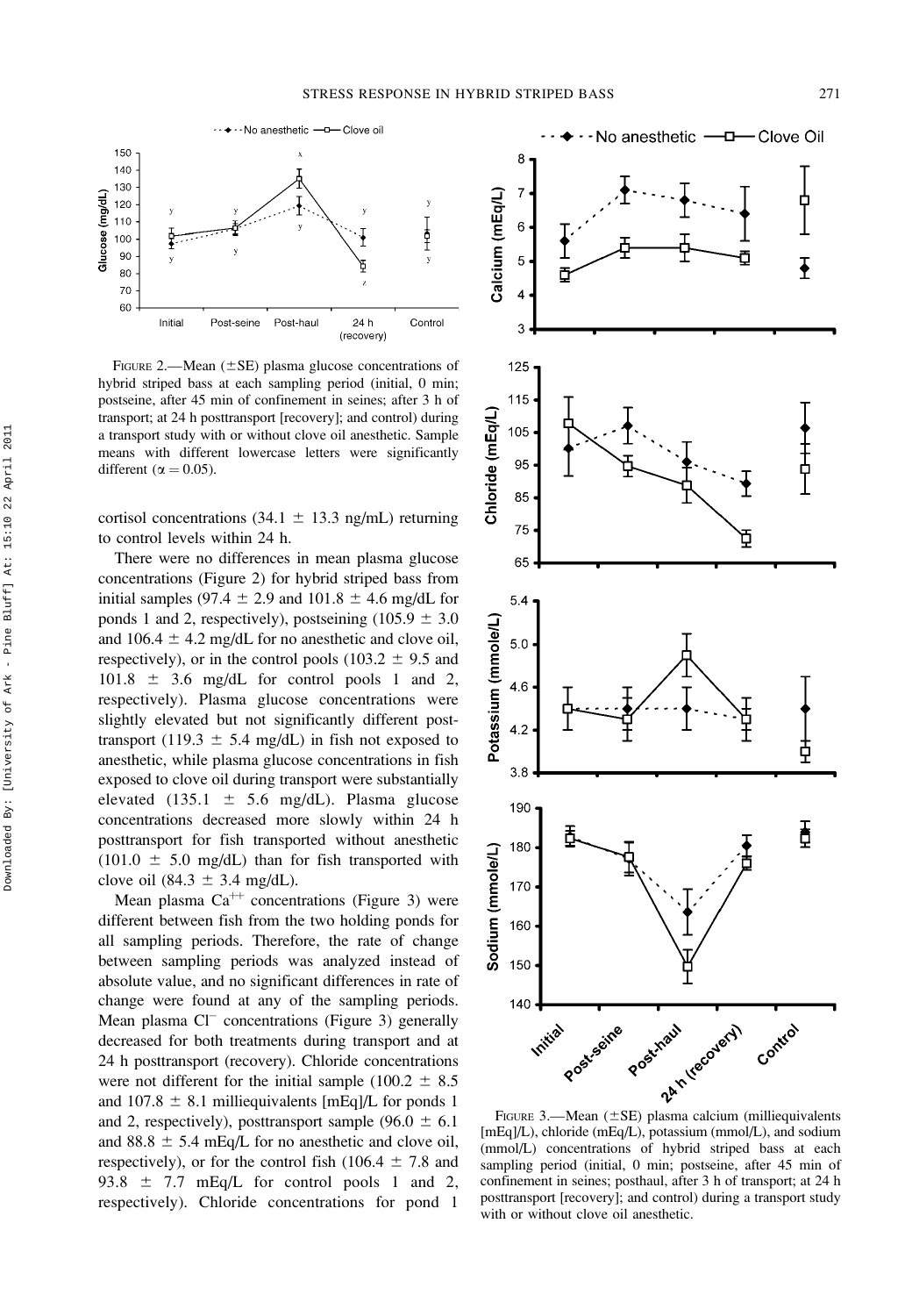

FIGURE 4.—Mean  $(\pm SE)$  cumulative percent mortality of hybrid striped bass during a 7-d recovery period after 3 h of transport with or without clove oil anesthetic. Sample means with different lowercase letters were significantly different  $(\alpha = 0.05)$ .

increased after seining (107.1  $\pm$  5.5 mEq/L) and were greater than postseining Cl<sup>-</sup> concentrations from fish in pond 2 (94.7  $\pm$  3.2 mEq/L). Recovery Cl<sup>-</sup> concentrations in fish that were transported with clove oil (72.5  $\pm$  2.6 mEq/L) continued to decrease and were lower than those for fish transported with no anesthetic (89.3  $\pm$  3.8 mEq/L) at 24 h posttransport.

Mean plasma  $K^+$  concentrations (Figure 3) were stable for fish not exposed to anesthesia for initial samples (4.4  $\pm$  0.2 mmol/L), postseining (4.4  $\pm$  0.2 mmol/L), posttransport (no anesthetic;  $4.3 \pm 0.1$ mmol/L), and 24 h posttransport (recovery;  $4.4 \pm 0.3$ mmol/L). Potassium concentrations for fish treated with clove oil were not different from those for fish transported without anesthesia for initial samples (4.4  $\pm$  0.2 mmol/L), postseining (4.3  $\pm$  0.2 mmol/L), or 24 h posttransport (clove oil;  $4.3 \pm 0.2$  mmol/L). However, plasma  $K^+$  concentrations increased after transport in fish anesthetized with clove oil (4.9  $\pm$  0.2 mmol/L) compared with those from fish transported without anesthetic.

Mean plasma  $Na<sup>+</sup>$  concentrations (Figure 3) were not different for initial samples (182.9  $\pm$  2.6 and 182.4  $\pm$ 1.9 mmol/L for ponds 1 and 2, respectively), postseining (177.1  $\pm$  4.2 and 177.6  $\pm$  3.9 mmol/L for no anesthetic and clove oil, respectively), at 24 h posttransport (180.5  $\pm$  2.7 and 176.0  $\pm$  1.7 mmol/L for no anesthetic and clove oil, respectively), or for the control pools (184.0  $\pm$  2.7 and 182.4  $\pm$  2.3 mmol/L for control pools 1 and 2, respectively). Plasma  $Na<sup>+</sup>$ concentrations decreased from the postseining sampling period for fish transported without anesthetic  $(163.6 \pm 5.8 \text{ mmol/L})$  and for fish transported with clove oil (149.7  $\pm$  4.3 mmol/L). Plasma Na<sup>+</sup> concentrations were significantly lower posttransport for hybrid striped bass transported with clove oil than for those transported without anesthetic.

No immediate transport mortality occurred in fish transported without anesthetic (transport tanks 1 and 2); for fish transported with clove oil, no transport mortality was observed for transport tank 3, but 5.3% transport mortality was observed for transport tank 4. Fish in the control pools ate readily throughout the experiment when offered food. Fish subjected to transport treatments ate readily when offered food 24 h after transport, but appetite quickly diminished by 72 h posttransport as bacterial infections became evident. High mean  $(\pm SE)$  posttransport mortality (Figure 4) occurred during the 7-d posttransport monitoring period in fish transported without anesthetic (41.7  $\pm$ 8.3% mortality) and in fish transported with clove oil  $(36.1 \pm 2.8\%$  mortality), although mortality rates were not different between treatments. With the exception of the 5.3% mortality that occurred in transport tank 4 (with clove oil), all posttransport mortalities were associated with severe infections of Flavobacterium columnare, the causative agent of columnaris disease. Columnaris growth was visually evident on the majority of fish within 7 d posttransport, although not all infected fish died within the observation period. Columnaris infection was confirmed by microscopic identification of the pathogen from moribund fish.

#### Discussion

Prolonged elevation of plasma cortisol concentrations, large oscillation in plasma glucose concentrations, greater rates of  $Na<sup>+</sup>$  and  $Cl<sup>-</sup>$  depletion, and elevated plasma  $K^+$  concentrations indicate that prolonged exposure to clove oil during transport induces a longer stress response—if not one of greater magnitude—and slower recovery rates compared with those in hybrid striped bass transported without anesthetic. These responses to prolonged clove oil exposure in the presence of a stressor are similar to those found during short-term exposure of hybrid striped bass to clove oil (Davis and Griffin 2004). Clove oil had no effect on transport or long-term posttransport survival compared with hybrid striped bass transported without anesthetic. Additionally, hybrid striped bass transported under clove oil-induced anesthesia exhibited no reduced susceptibility to disease, either by stress reduction or anti-microbial properties of clove oil.

Fish transported with the clove oil anesthetic exhibited prolonged elevation of plasma cortisol concentrations at 24 h posttransport (recovery). This response is contrary to the rationale for the use of anesthetics during transport, which is to suppress or mitigate stress responses to multiple stressors (Carmichael et al. 1984; Cooke et al. 2004). Davis and Griffin (2004) observed a similar response in hybrid striped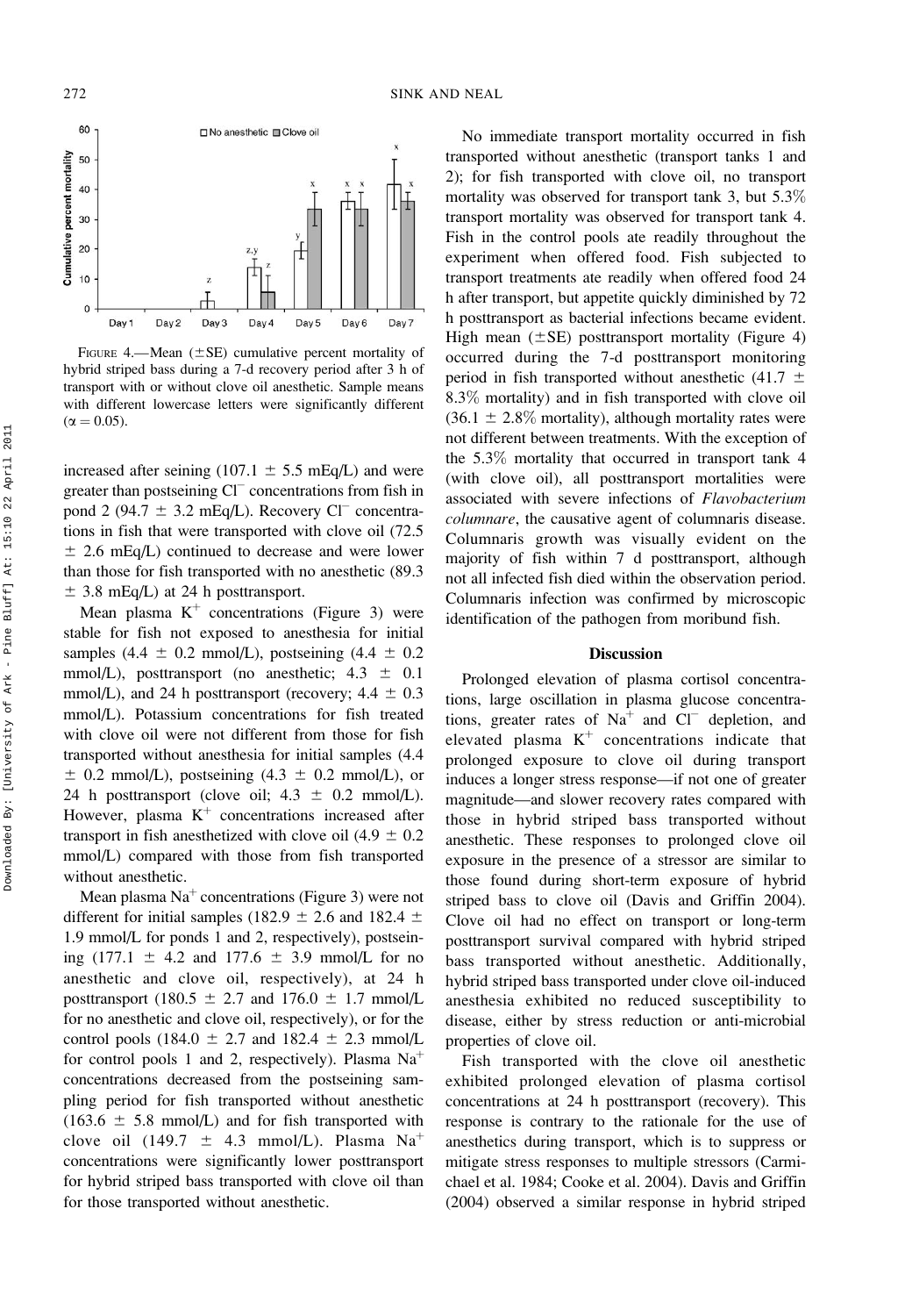bass. In their study, fish exposed to clove oil alone or clove oil plus a 15-min low-water stressor exhibited elevated plasma cortisol concentrations after 24 h of recovery, compared with control fish or fish subjected to only the low-water stressor.

Among clove oil-sedated fish, elevation of plasma cortisol for at least 24 h posthandling confirms that this anesthetic can exacerbate the stress response in hybrid striped bass (Davis and Griffin 2004). Other studies have demonstrated that simple exposure to anesthetics administered at low sedation concentrations produces a stress response to the anesthetic itself. Hybrid striped bass (Davis and Griffin 2004) and striped bass (Davis et al. 1982) exposed to several anesthetics without the addition of a stressor experienced increased plasma cortisol concentrations after exposure. Similar increases in cortisol secretion in response to clove oil (or its active ingredients) anesthesia can be found in other fish species. Rainbow trout Oncorhynchus mykiss exposed to isoeugenol or clove oil (Sink et al. 2007) exhibited increased cortisol concentrations after exposure compared with resting, nonsedated fish, indicating that anesthetics themselves are stressful to this species.

Hybrid striped bass are often exposed to extreme temperatures during transport (Weirich et al. 1992), and temperature can affect the cortisol response in fish (Strange 1980). The temperatures in recovery pools for the clove oil-treated fish were warmer  $(18.0^{\circ}$ C and  $18.3^{\circ}$ C) at the start of recovery than those for fish transported without anesthetic  $(13.6^{\circ}$ C and  $13.7^{\circ}$ C). Water clarity fluctuated among individual pools, and differences in water clarity within the tanks probably created the differences in temperature through differential warming.

It is unlikely that differences in pool temperatures were responsible for the slowed recovery rate of fish transported with clove oil, as the fish in Davis and Griffin's (2004) study demonstrated similar responses and slowed recovery when held at the same temperature. Additionally, Davis and Parker (1990) tested the response of striped bass to a confinement stressor at various temperatures. While they determined the stress response was greatest and the recovery rate was slowest in fish held at  $5^{\circ}$ C and  $30^{\circ}$ C, the stress response was lowest and the recovery rate was fastest in fish held at  $10^{\circ}$ C and  $16^{\circ}$ C. A  $6^{\circ}$ C difference did not produce major differences in the stress response in Davis and Parker's (1990) study. Based upon these results, it would not be expected that the observed maximum temperature difference of  $4.7^{\circ}$ C between the pools would produce significantly different results. Recovery pool temperatures were similar (14.1–  $14.8^{\circ}$ C) at the time of sampling for cortisol analysis (24 h posttransport) and were within the  $10-16^{\circ}$ C

temperatures that produced the lowest magnitude of response and fastest recovery rates in striped bass (Davis and Parker 1990). This information indicates that temperatures observed during recovery would not significantly affect the cortisol response or recovery rates.

Blood plasma  $Ca^{++}$  ion concentrations remained relatively stable for fish in both treatments, and the rate of  $Ca^{++}$  ion change between the two treatments was not different, indicating that hydromineral imbalance did not occur for either treatment. The water from the ponds, transport tanks, and recovery pools all contained high levels of hardness and alkalinity (Table 1), which may have aided in maintenance of  $Ca^{++}$  ion regulation. Several studies have demonstrated the importance of high hardness to the short- and longterm survival of hybrid striped bass (Hodson and Hayes 1989; Brewer and Rees 1990; Parker et al. 1990).

Hybrid striped bass transported with clove oil experienced greater osmotic distress compared with fish transported without anesthetic. Plasma Cl<sup>-</sup> concentrations remained relatively stable for hybrid striped bass transported without anesthetic. Interestingly, plasma Cl<sup>-</sup> concentrations in fish transported with clove oil were depleted during transport and continued to decrease during recovery. Continued depletion of plasma Cl<sup>-</sup> concentrations, coupled with protracted elevation of cortisol concentrations during recovery in fish transported with clove oil, confirms that fish transported with clove oil experienced prolonged stress responses after exposure to clove oil. Unlike the present study, Davis and Griffin (2004) reported no dramatic or consistent change in Cl<sup>-</sup> concentrations during stress or recovery of hybrid striped bass anesthetized with clove oil, with or without the application of a stressor. Davis and Parker (1990) ascertained that Cl<sup>-</sup> concentrations generally decreased in response to stress, similar to this study, across a range of temperatures in striped bass.

Sodium–ammonium  $(NH_4^+)$  ion exchange processes were disrupted in fish transported with clove oil, as plasma  $Na<sup>+</sup>$  concentrations continued to be depleted after transport. The depletion of plasma  $Na<sup>+</sup>$  concentrations was less severe in fish transported without anesthetic. Sodium and  $K^+$  regulation are linked as Na<sup>+</sup> is exchanged via  $Na^+K^+$  ATPase to actively transport  $Na<sup>+</sup>$  into the blood. Plasma  $K<sup>+</sup>$  concentrations in fish transported with clove oil increased posttransport, probably in response to greatly decreased plasma  $Na<sup>+</sup>$ concentrations. While plasma  $Na<sup>+</sup>$  concentrations in hybrid striped bass transported without anesthetic decreased after transport, plasma  $Na<sup>+</sup>$  concentrations remained higher than those in fish transported with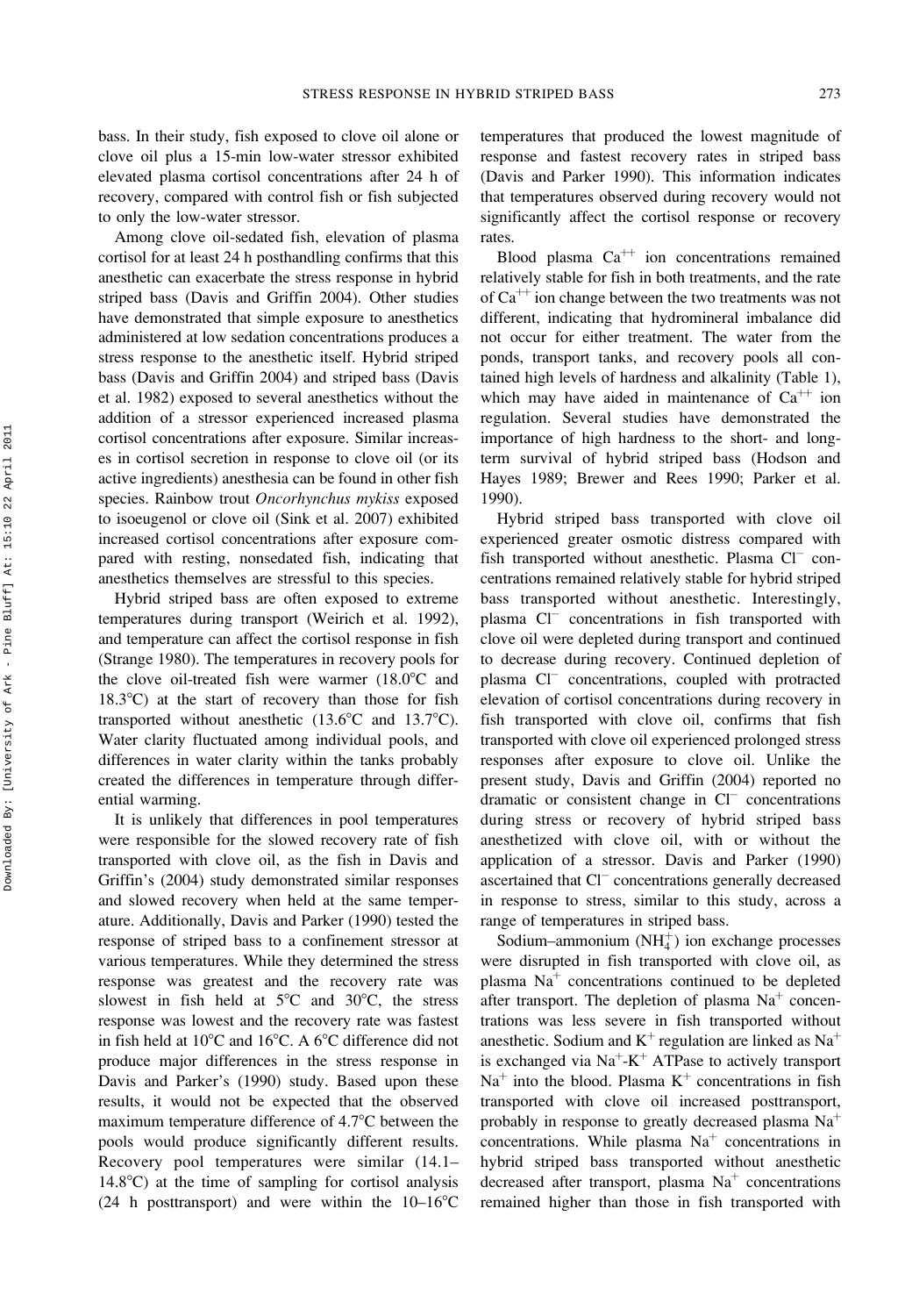clove oil. Plasma  $K^+$  concentrations in fish transported without anesthetic remained stable throughout the study, and this was attributed to only small decreases in plasma  $Na<sup>+</sup>$  concentrations.

Davis and Griffin (2004) and Davis and Parker (1990) reported poststress increases in plasma glucose concentrations in hybrid striped bass and striped bass, respectively, as seen in this study. However, neither publication reports a substantial decline in plasma glucose concentrations after a 24-h period of recovery, as was found in the hybrid striped bass transported with clove oil in this study. Plasma glucose concentrations in hybrid striped bass transported without anesthetic returned to initial concentrations within 24 h posttransport, but glucose concentrations in fish transported with clove oil were lower after 24 h of recovery than initial glucose concentrations, possibly indicating depletion of glycerol stores in the liver. Dramatic fluctuation in plasma glucose concentrations confirmed that fish transported with clove oil were stressed posttransport and for prolonged periods during recovery.

Although high mortality occurred within 7 d (recovery) after transport in both treatment groups, it was not different between the treatments. Pitman and Gutreuter (1993) reported mean survival for fingerling striped bass and hybrid striped bass as 52% and 76%, respectively, at 24 h poststocking. They concluded that observed mortalities were associated with increased transport time, large temperature changes, low DO, and decreased pH. In the present study, survival was 100% at 24 h poststocking, and observed mortality after 24 h was primarily, if not entirely, due to columnaris infection, whereas no fish in the control pools died. Hybrid striped bass in the Pitman and Gutreuter (1993) study were subjected to extreme changes in temperature (mean change [ $\Delta$ ], 15.9°C), DO (mean  $\Delta$ , 18 mg/ L), or pH (mean  $\Delta$ , pH 2.6) that affected survival. Fish in the present study (maximum  $\Delta$ , 4.8°C and pH 0.5 between the pond and stocking) were not subjected to these extremes in physical and chemical changes and therefore had enhanced survival during the first 24 h posttransport, but the effects of transport-induced stress and disease began to cause mortalities after 72 h posttransport. Pitman and Gutreuter (1993) did not examine poststocking survival beyond 24 h to determine whether disease-related mortality became problematic. Although F. columnare is a secondary pathogen that typically requires mechanical injury before infections occur, it is possible that the stress incurred during transport weakened the immune system of the fish, leading to an increase in infection rates.

Legal or not, the results of this study and others (Davis and Griffin 2004) indicate that clove oil provides no benefit to hybrid striped bass during common handling and transport stressors. Clove oil did not mitigate the cortisol response or electrolyte imbalance. Glucose depletion was more severe and disease occurrence was not moderated in hybrid striped bass transported with clove oil. We suggest that research programs and state agencies that transport hybrid striped bass do not use clove oil as an anesthetic, as no potential benefit is evident from our study.

### Acknowledgments

We thank the Arkansas Game and Fish Commission for funding used to support this research and Cliff Hutt and Paul Port for help with sampling.

#### References

- Borski, R. J., and R. G. Hodson. 2003. Fish research and the Institutional Animal Care and Use Committee. Journal of the Institute for Laboratory Animal Research 44:286– 294.
- Brewer, D. L., and R. A. Rees. 1990. Pond culture of phase I striped bass fingerlings. Pages 99–120 in R. M. Harrell, H. H. Kerby, and R. M. Minton, editors. Culture and propagation of striped bass and its hybrids. American Fisheries Society, Southern Division, Striped Bass Committee, Bethesda, Maryland.
- Carmichael, G. J., J. R. Tomasso, B. A. Simco, and K. B. Davis. 1984. Characterization and alleviation of stress associated with hauling largemouth bass. Transactions of the American Fisheries Society 113:778–785.
- Cooke, S. J., C. D. Suski, K. G. Ostrand, B. L. Tufts, and D. H. Wahl. 2004. Behavioral and physiological assessment of low concentrations of clove oil anesthetic for handling and transporting largemouth bass (Micropterus salmoides). Aquaculture 239:509–529.
- Davis, K. B., and B. R. Griffin. 2004. Physiological responses of hybrid striped bass under sedation by several anesthetics. Aquaculture 233:531–548.
- Davis, K. B., and N. C. Parker. 1990. Physiological stress in striped bass: effect of acclimation temperature. Aquaculture 91:349–358.
- Davis, K. B., N. C. Parker, and M. A. Suttle. 1982. Plasma corticosteroids and chlorides in striped bass exposed to tricaine methanesulfonate, quinaldine, etomidate, and salt. Progressive-Fish Culturist 44:205–207.
- FDA (U.S. Food and Drug Administration). 2002. Guidance for industry: status of clove oil and eugenol for anesthesia of fish. FDA, Guide 150, Washington, D.C.
- Harrell, R. M., J. H. Kerby, and R. V. Minton. 1990. Culture and propagation of striped bass and its hybrids. American Fisheries Society, Bethesda, Maryland.
- Hodson, R. G., and M. Hayes. 1989. Hybrid striped bass: pond production of foodfish. Southern Regional Aquaculture Center Publication 303 (Texas Agricultural Extension Service), Stoneville, Mississippi.
- Mulchahy, D. M. 2003. Surgical implantation of transmitters into fish. Journal of the Institute for Laboratory Animal Research 44:295–301.